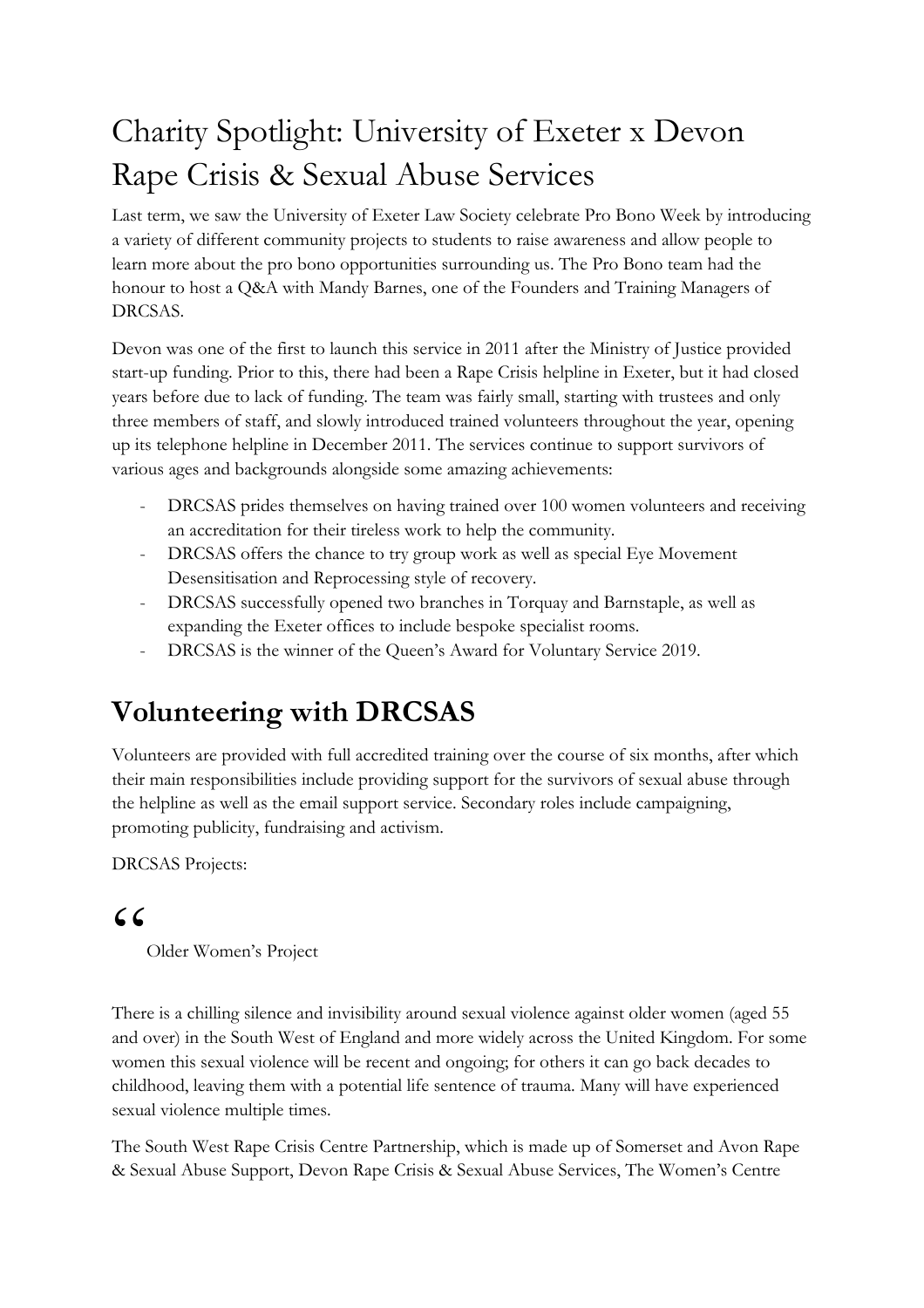Cornwall and the Rape and Sexual Abuse Centre Gloucestershire, undertook research to understand sexual violence experienced by women aged 55 and over (at any time in their life), themes around impact and coping strategies, and, information on barriers that may prevent older

#### ,,

women from accessing specialist support services.

 $C$ 

Homeless Women's Project

Since February 2019, DRCSAS has been running a project supporting women with experiences of trauma who are homeless or at risk of homelessness in Exeter. Working with two other local organisations, St Petrocks Resource Centre and Gabriel House Hostel, the project supports vulnerable women to develop coping strategies and work towards recovery from trauma.

Recognising that violence and abuse is both a cause and consequence of women's homelessness, and that this group of women find it especially difficult to access specialist support, our Homeless Women's Project provides a responsive, flexible, and effective service to homeless women in Exeter. Our Specialist Support Worker for Homeless Women provides trauma services within the settings and communities where homeless women live or meet, through a combination of drop-in sessions and scheduled meetings, depending on the needs and preferences of the individual woman. We work through building relationships with women and providing a safe space for them to explore and understand their experiences. We also equip them with skills to deal with trauma symptoms such as panic attacks, flashbacks and nightmares, increasing their ability to cope and move towards recovery.

We are also developing and delivering training in trauma interventions for staff working in homelessness settings, along with resources that can be used across partner agencies. This ensures that the project will have a sustainable and meaningful impact.

### **Common myths and misconceptions about Rape & Sexual Abuse**

**MYTH**: Rapists are strangers.

**FACT**: Around 90% of rapes are committed by known people, often by someone whom the survivor previously trusted or even loved. Rapists can be friends, colleagues, clients, neighbours, family, partners or exes.

**MYTH**: Women are most likely to be raped outside, in dark alleyways late at night, so should not go out alone.

**FACT**: 90% of women are raped in their homes, in their workplaces and other settings where they have previously felt safe.